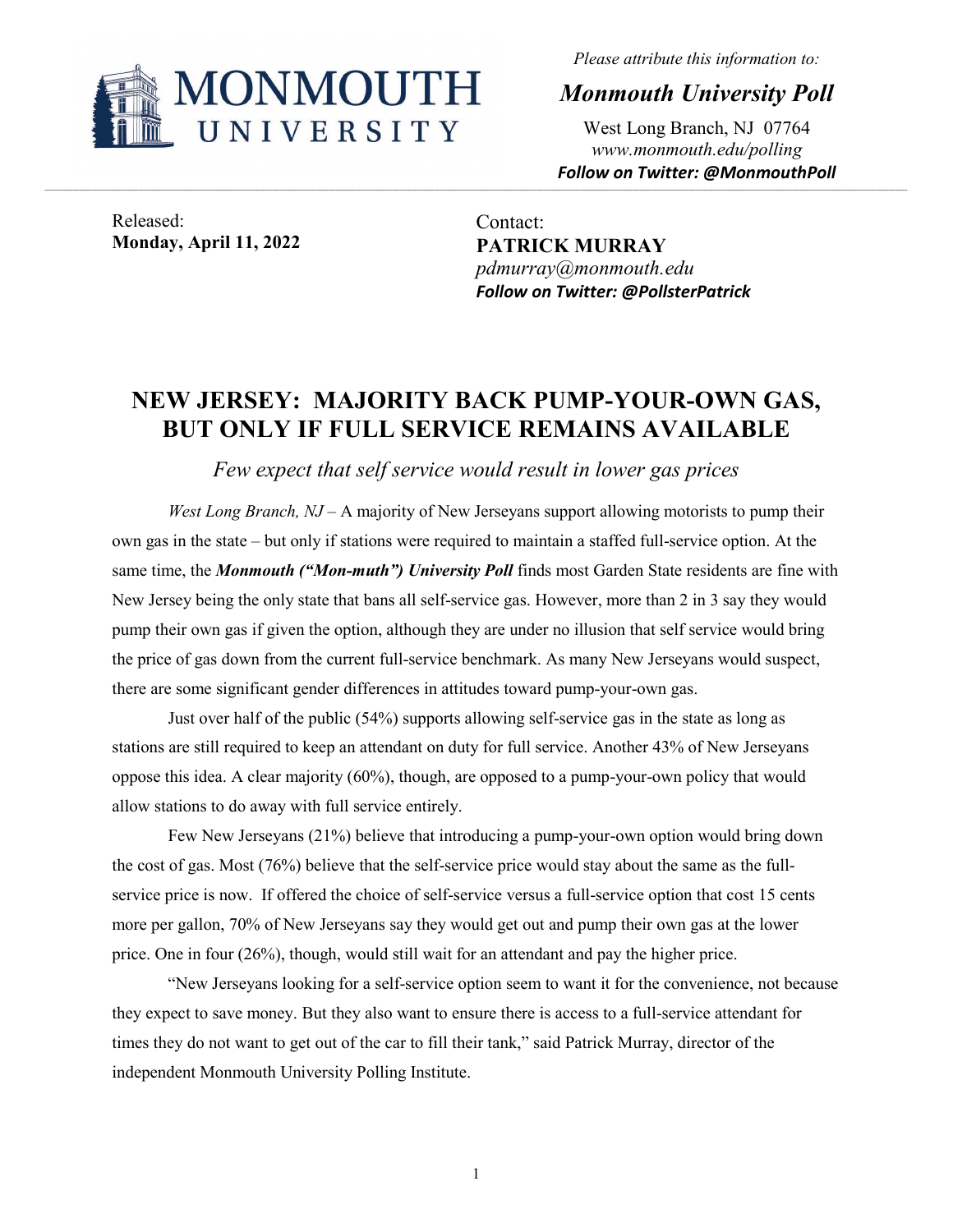A majority (55%) of Garden State residents say that New Jersey being the only state that does not allow self service at any gas station is a good thing for the state. Just 34% see this as a bad thing. *[Note: the only other partial holdout, Oregon, allows self service in rural areas.]*

"The argument that New Jersey should be embarrassed because it is an anomaly on this issue doesn't hold much sway with residents here. Being the last full-service-only state in the country seems to be a source of pride for many New Jerseyans," said Murray.

There are some significant gender differences in the poll. Men are more likely than women to support allowing self-service gas either while keeping the full-service option (63% men and 45% women) or while allowing stations to do away with full service (48% men and 28% women). Men (78%) are somewhat more likely than women (62%) to say they would get out and pump their own gas if the self-service price was 15 cents cheaper – although it's worth noting that majorities of both sexes say they would use

| <b>NEW JERSEY: PUMP-YOUR-OWN GAS</b>                          |                                         |     |                        |  |  |  |  |  |  |  |
|---------------------------------------------------------------|-----------------------------------------|-----|------------------------|--|--|--|--|--|--|--|
|                                                               | <b>Total</b>                            | Men | Women                  |  |  |  |  |  |  |  |
| Support self-service gas only<br>if full service is available | 54%                                     | 63% | 45%                    |  |  |  |  |  |  |  |
| Support self-service gas<br>without full-service option       | 37%                                     | 48% | 28%                    |  |  |  |  |  |  |  |
| Would pump own gas if it<br>was cheaper than full service     | 70%                                     | 78% | 62%                    |  |  |  |  |  |  |  |
| Being only state without self service is                      |                                         |     |                        |  |  |  |  |  |  |  |
| Good thing                                                    | 55%                                     | 46% | 64%                    |  |  |  |  |  |  |  |
| <b>Bad thing</b>                                              | 34%                                     | 44% | 24%                    |  |  |  |  |  |  |  |
| NIVERSITY                                                     | <b>Source: Monmouth University Poll</b> |     | March 31-April 4, 2022 |  |  |  |  |  |  |  |

self service under these circumstances. While men are evenly divided between seeing New Jersey's status as the only state to ban all self-service gas as either a good thing (46%) or bad thing (44%), women are much more likely to see this anomaly as a positive (64%) rather than a negative (24%).

"The old saying is true. While Jersey boys may be fine with self-serve, Jersey girls don't pump gas. Or at least they don't want to," said Murray.

About 6 in 10 New Jerseyans say they are experiencing either a great deal (24%) or some (36%) hardship from recent increases in gas prices. New Jerseyans are somewhat less likely than [Americans as a](https://www.monmouth.edu/polling-institute/reports/monmouthpoll_us_031722/#Question12)  [whole](https://www.monmouth.edu/polling-institute/reports/monmouthpoll_us_031722/#Question12) to say they are suffering a great deal. State residents who are suffering at least some hardship from rising gas prices are slightly less likely than others to support allowing self-service gas with a full-service option but slightly more likely to say they would pump their own gas if presented with a choice where full service was more expensive. Otherwise, feeling the pinch from current gas prices has no impact on opinion about self-service gas in New Jersey.

The *Monmouth University Poll* was conducted by telephone from March 31 to April 4, 2022 with 802 New Jersey adults. The question results in this release have a margin of error of  $+/-3.5$  percentage points. The poll was conducted by the Monmouth University Polling Institute in West Long Branch, NJ.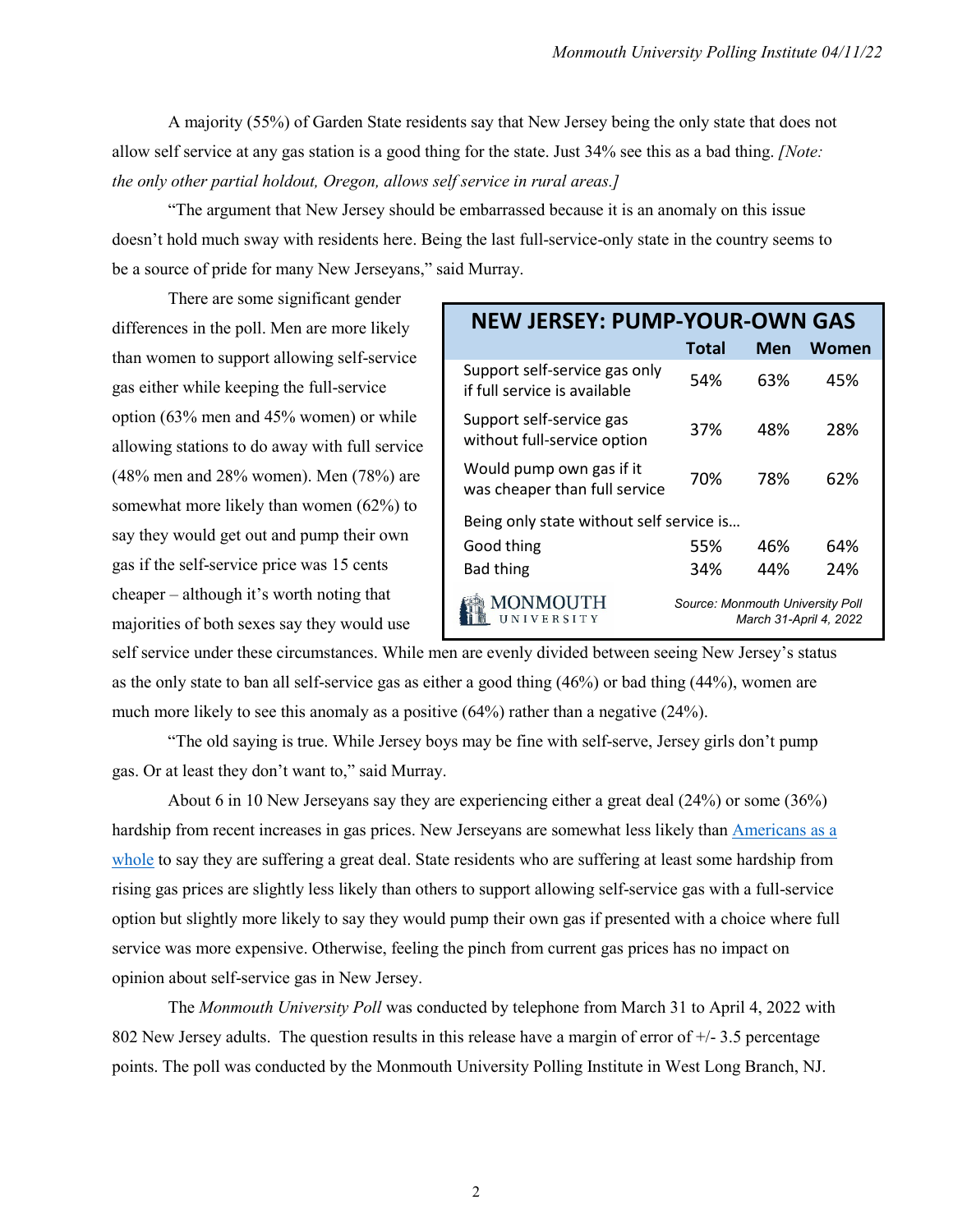## **QUESTIONS AND RESULTS**

(\* Some columns may not add to 100% due to rounding.)

[*Q1 held for future release.*]

[*Q2-14 previously released.*]

[*QUESTIONS 15 & 16 WERE ROTATED*]

15. Would you favor or oppose allowing self-service, that is the ability to pump your own gas, in New Jersey if each gas station was still required to have an attendant on hand for full-service gas?

|                  | April |
|------------------|-------|
|                  | 2022  |
| Favor            | 54%   |
| Oppose           | 43%   |
| (VOL) Don't know | 3%    |
| (n)              | (802) |

16. Would you favor or oppose allowing self-service, that is the ability to pump your own gas, in New Jersey if gas stations were allowed to do away with providing attendants for full-service gas?

|                  | April |
|------------------|-------|
|                  | 2022  |
| Favor            | 37%   |
| Oppose           | 60%   |
| (VOL) Don't know | 3%    |
| (n)              | (802) |

17. If New Jersey allowed self-service gas, do you think the price of gas for those choosing to pump their own would be cheaper than current prices or stay about the same as it is now?

|                             | April<br>2022 |
|-----------------------------|---------------|
| Cheaper than current prices | 21%           |
| About the same as it is now | 76%           |
| (VOL) Go up                 | 1%            |
| (VOL) Don't know            | 2%            |
| (n)                         | (802)         |

18. Let's say you pull up to a gas station that has both self- and full-service, and the fullservice gas costs 15 cents more a gallon. Are you more likely to pump your own gas at the lower price or more likely to have an attendant pump your gas at the higher price?

|                            | April |
|----------------------------|-------|
|                            | 2022  |
| Pump own gas               | 70%   |
| Pumped by attendant        | 26%   |
| (VOL) Neither, don't drive | 1%    |
| (VOL) Don't know           | 3%    |
| (n)                        | (802) |

19. New Jersey is the only state that does not allow self-service gas at any station. Do you see this as a good thing or a bad thing?

|                  | April |
|------------------|-------|
|                  | 2022  |
| Good thing       | 55%   |
| Bad thing        | 34%   |
| (VOL) Neither    | 9%    |
| (VOL) Don't know | 2%    |
| (n)              | (802) |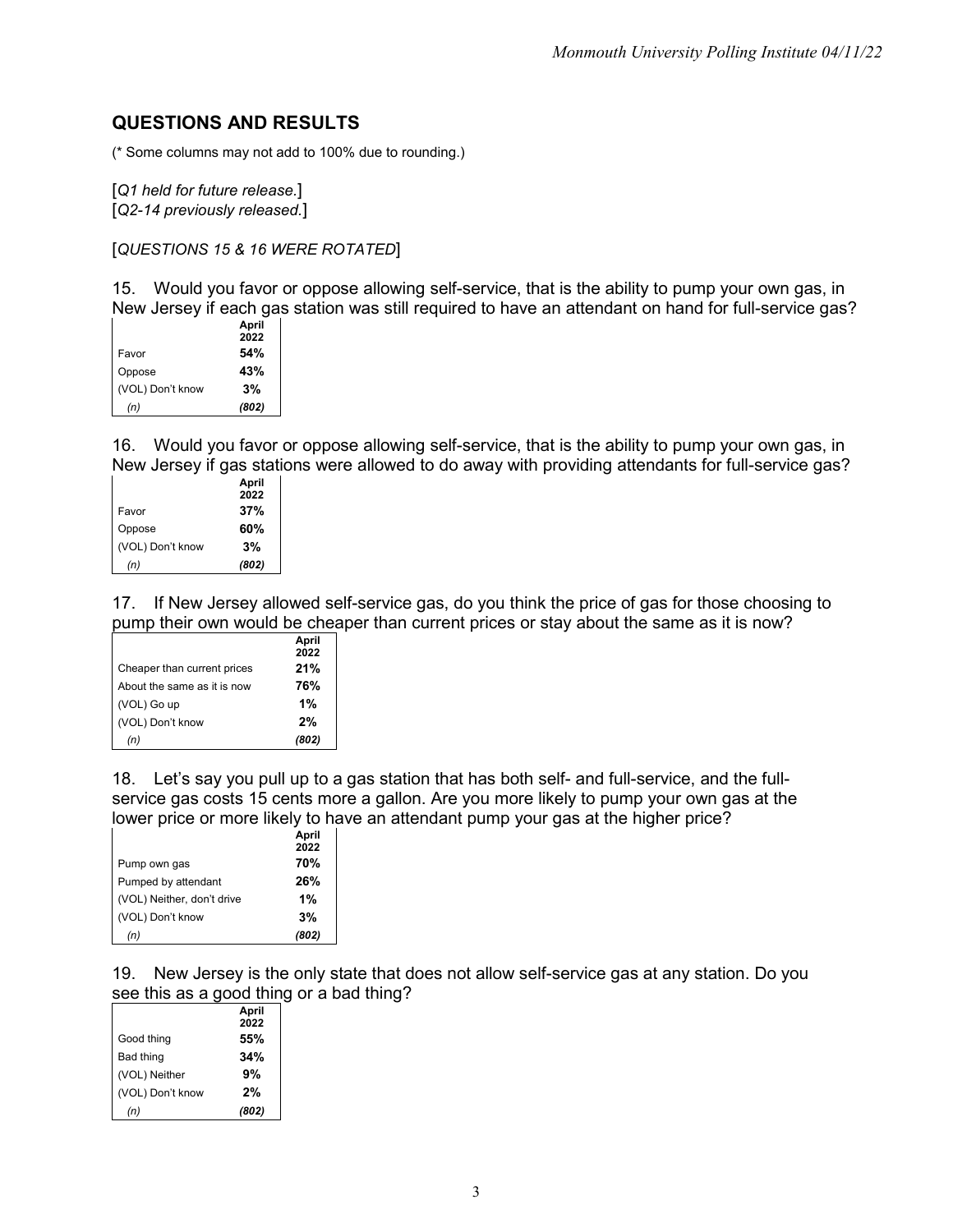20. Have recent increases in gas prices caused you any financial hardship – would you say a great deal, some, not much, or not at all?

| COMPARISON:      |       | National |
|------------------|-------|----------|
|                  | April | March    |
|                  | 2022  | 2022     |
| A great deal     | 24%   | 38%      |
| Some             | 36%   | 30%      |
| Not much         | 22%   | 18%      |
| Not at all       | 18%   | 14%      |
| (VOL) Don't know | 0%    | 0%       |
| (n)              | (802) | (809)    |

[*Q21-45 held for future release.*]

## **METHODOLOGY**

The *Monmouth University Poll* was sponsored and conducted by the Monmouth University Polling Institute from March 31 to April 4, 2022 with a probability-based random sample of 802 New Jersey adults age 18 and older, in English. This includes 280 contacted by a live interviewer on a landline telephone and 522 contacted by a live interviewer on a cell phone. Telephone numbers were selected through random digit dialing and landline respondents were selected with a modified Troldahl-Carter youngest adult household screen. Monmouth is responsible for all aspects of the survey design, data weighting and analysis. The full sample is weighted for region, age, education, gender and race based on US Census information (ACS 2018 one-year survey). Data collection support provided by Braun Research (field) and Dynata (RDD sample). For results based on this sample, one can say with 95% confidence that the error attributable to sampling has a maximum margin of plus or minus 3.5 percentage points (unadjusted for sample design). Sampling error can be larger for sub-groups (see table below). In addition to sampling error, one should bear in mind that question wording and practical difficulties in conducting surveys can introduce error or bias into the findings of opinion polls.

## NJ Regions (by county)

*North* – Bergen, Essex, Hudson, Morris, Passaic, Sussex, Union, Warren *Central* – Hunterdon, Mercer, Middlesex, Monmouth, Somerset *South* – Atlantic, Burlington, Camden, Cape May, Cumberland, Gloucester, Ocean, Salem

| DEMOGRAPHICS (weighted) |
|-------------------------|
| Self-Reported           |
| 24% Republican          |
| 40% Independent         |
| 36% Democrat            |
|                         |
| 49% Male                |
| 51% Female              |
|                         |
| 28% 18-34               |
| 34% 35-54               |
| 38% 55+                 |
| 58% White               |
| 12% Black               |
| 19% Hispanic            |
| 11% Asian/Other         |
|                         |
| 61% No degree           |
| 39% 4 year degree       |
|                         |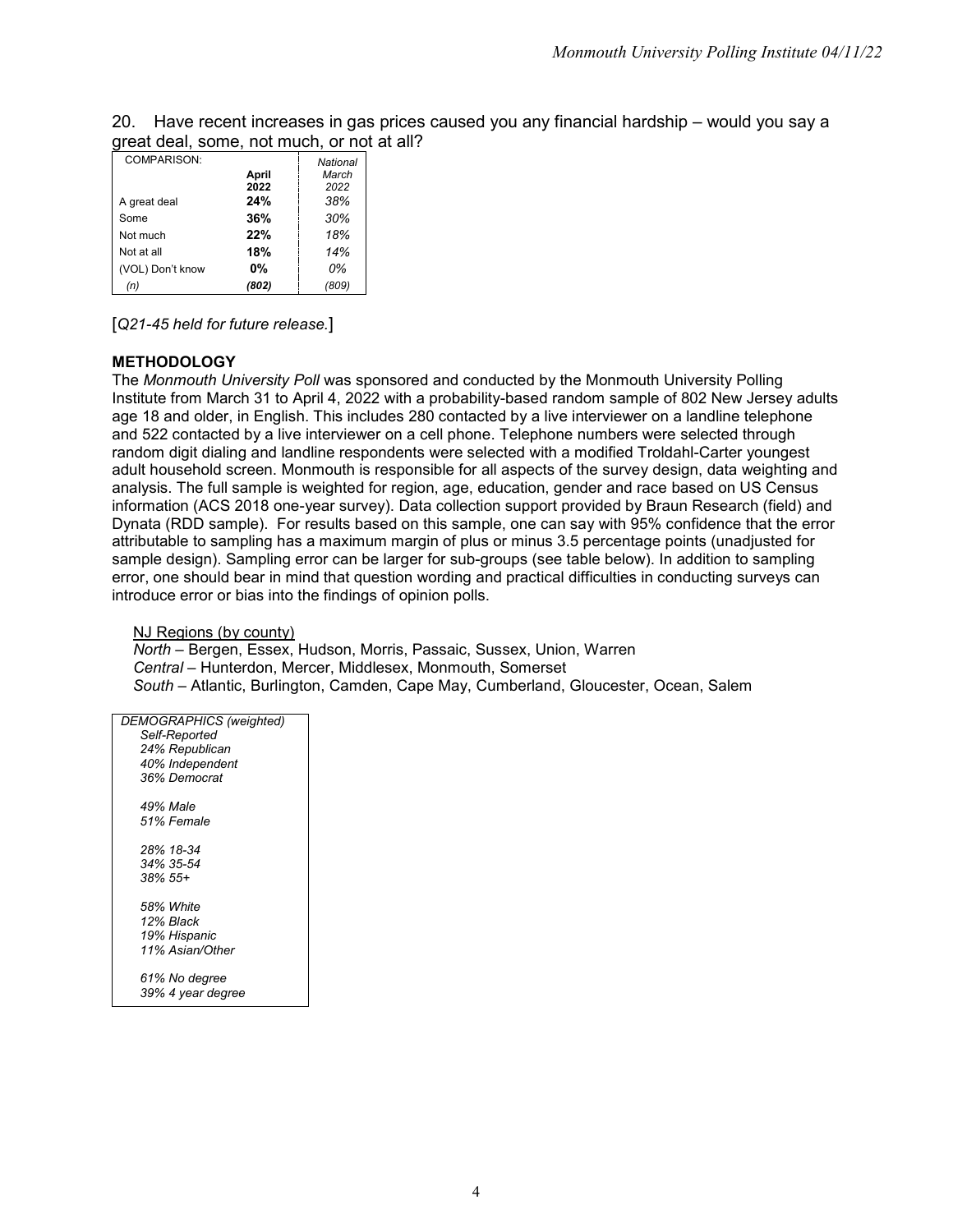| unweighted<br>moe<br>sample<br>$(+/-)$<br>TOTAL<br>802<br>3.5%<br><b>REGISTERED VOTER</b><br>738<br>Yes<br>3.6%<br>No<br>64<br>12.3%<br><i><b>SELF-REPORTED PARTY</b></i><br>171<br>7.5%<br>Republican<br>Independent<br>ID<br>325<br>5.4%<br>Democrat<br>298<br>5.7%<br><b>REGION</b><br>North<br>359<br>5.2%<br>203<br>Central<br>6.9%<br>234<br>6.4%<br>South<br>GFNDFR<br>392<br>Male<br>5.0%<br>Female<br>410<br>4.8% |
|----------------------------------------------------------------------------------------------------------------------------------------------------------------------------------------------------------------------------------------------------------------------------------------------------------------------------------------------------------------------------------------------------------------------------|
|                                                                                                                                                                                                                                                                                                                                                                                                                            |
|                                                                                                                                                                                                                                                                                                                                                                                                                            |
|                                                                                                                                                                                                                                                                                                                                                                                                                            |
|                                                                                                                                                                                                                                                                                                                                                                                                                            |
|                                                                                                                                                                                                                                                                                                                                                                                                                            |
|                                                                                                                                                                                                                                                                                                                                                                                                                            |
|                                                                                                                                                                                                                                                                                                                                                                                                                            |
|                                                                                                                                                                                                                                                                                                                                                                                                                            |
|                                                                                                                                                                                                                                                                                                                                                                                                                            |
|                                                                                                                                                                                                                                                                                                                                                                                                                            |
|                                                                                                                                                                                                                                                                                                                                                                                                                            |
|                                                                                                                                                                                                                                                                                                                                                                                                                            |
|                                                                                                                                                                                                                                                                                                                                                                                                                            |
| AGE<br>191<br>7.1%<br>18-34                                                                                                                                                                                                                                                                                                                                                                                                |
| 306<br>$35 - 54$<br>5.6%                                                                                                                                                                                                                                                                                                                                                                                                   |
| $55+$<br>301<br>5.7%                                                                                                                                                                                                                                                                                                                                                                                                       |
| RACE<br>510<br>White, non-Hispanic<br>4.3%                                                                                                                                                                                                                                                                                                                                                                                 |
| Other<br>270<br>6.0%                                                                                                                                                                                                                                                                                                                                                                                                       |
| <i>COLLEGE GRADUATE</i><br>No degree<br>316<br>5.5%                                                                                                                                                                                                                                                                                                                                                                        |
| 4 year degree<br>486<br>4.5%                                                                                                                                                                                                                                                                                                                                                                                               |
| <b>INCOME</b><br>$<$ \$50K<br>128<br>8.7%                                                                                                                                                                                                                                                                                                                                                                                  |
| \$50 to <\$100K<br>227<br>6.5%                                                                                                                                                                                                                                                                                                                                                                                             |
| 405<br>\$100K+<br>4.9%                                                                                                                                                                                                                                                                                                                                                                                                     |
| <b>CHILDREN IN HOME</b><br>286<br>5.8%<br>Yes                                                                                                                                                                                                                                                                                                                                                                              |
| 516<br>4.3%<br>No                                                                                                                                                                                                                                                                                                                                                                                                          |

**###**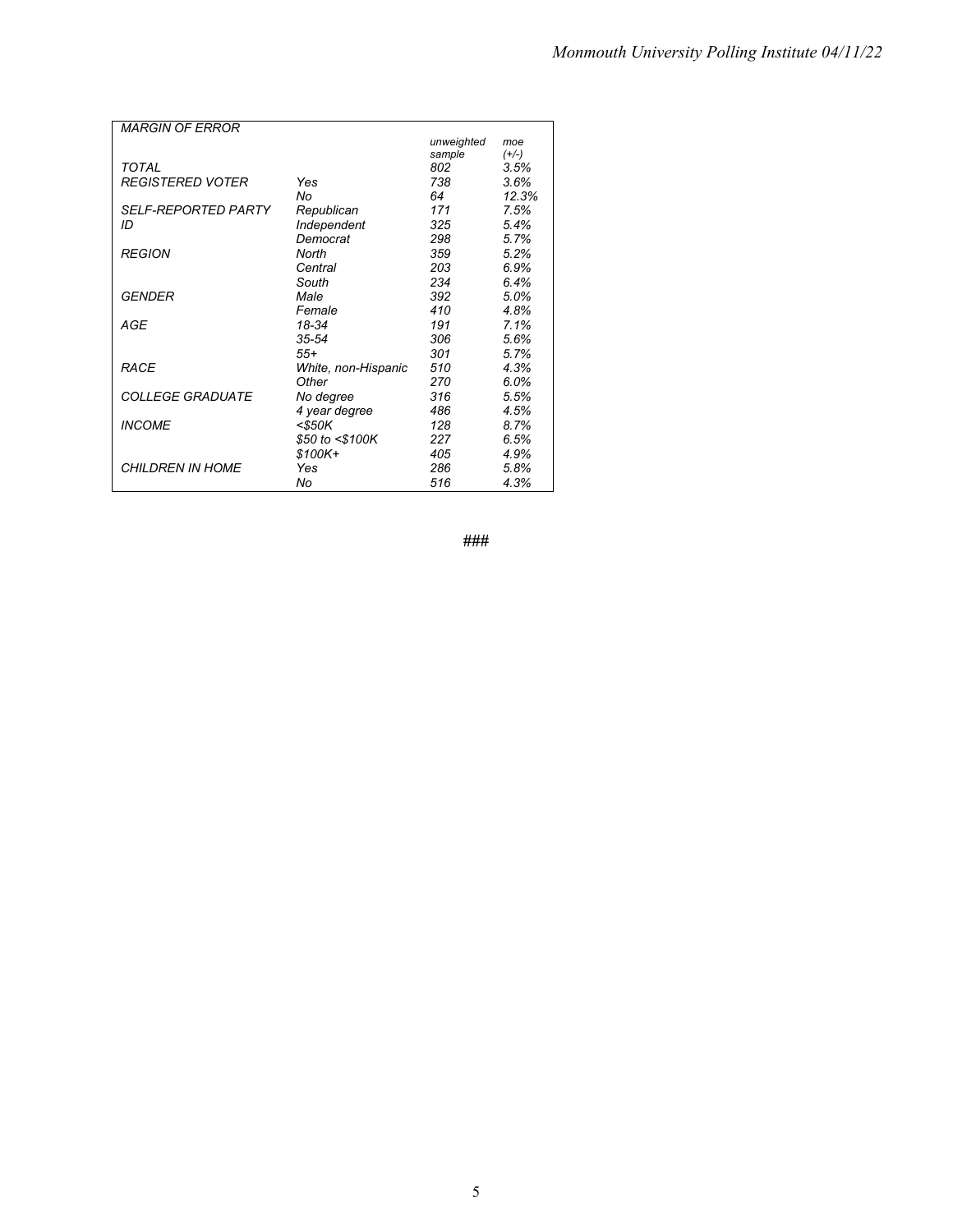|                                                                                                 |        | INDITIONAL DIRVOISILY FOR $-$ INLIVE SLIVOLT $ \frac{1}{2}$ FIZZ |                  |     |     |          |     |       |                        |       |
|-------------------------------------------------------------------------------------------------|--------|------------------------------------------------------------------|------------------|-----|-----|----------|-----|-------|------------------------|-------|
|                                                                                                 |        | <b>TOTAL</b>                                                     | <b>REG VOTER</b> |     |     | PARTY ID |     |       | <b>REGION OF STATE</b> |       |
|                                                                                                 |        |                                                                  | Yes              | No  | Rep | Ind      | Dem | North | Central                | South |
| 15. Would you favor or oppose<br>allowing self-service, that is the                             | Favor  | 54%                                                              | 52%              | 68% | 58% | 55%      | 48% | 57%   | 52%                    | 52%   |
| ability to pump your own gas, in<br>New Jersey if each gas station                              | Oppose | 43%                                                              | 45%              | 28% | 38% | 42%      | 49% | 41%   | 43%                    | 45%   |
| was still required to have an<br>attendant on hand for full-service_<br>[VOL] Dont know<br>gas? | 3%     | 3%                                                               | 4%               | 4%  | 2%  | 4%       | 3%  | 5%    | 3%                     |       |

| Monmouth University Poll -- NEW JERSEY -- 4/11/22 |  |  |  |  |  |  |  |
|---------------------------------------------------|--|--|--|--|--|--|--|
|---------------------------------------------------|--|--|--|--|--|--|--|

|                                                                                                                                                                                                                          | <b>GENDER</b>   |      | <b>AGE</b> |       |       | <b>RACE</b> |                   | <b>COLLEGE GRAD</b> |              |                |
|--------------------------------------------------------------------------------------------------------------------------------------------------------------------------------------------------------------------------|-----------------|------|------------|-------|-------|-------------|-------------------|---------------------|--------------|----------------|
|                                                                                                                                                                                                                          |                 | Male | Female     | 18-34 | 35-54 | $55+$       | White<br>non-Hisp | Hsp-Blk-<br>Asn-Oth | No<br>degree | 4 yr<br>degree |
| 15. Would you favor or oppose<br>allowing self-service, that is the<br>ability to pump your own gas, in<br>New Jersey if each gas station<br>was still required to have an<br>attendant on hand for full-service<br>gas? | Favor           | 63%  | 45%        | 62%   | 55%   | 47%         | 53%               | 55%                 | 51%          | 59%            |
|                                                                                                                                                                                                                          | Oppose          | 33%  | 52%        | 35%   | 42%   | 49%         | 44%               | 42%                 | 46%          | 38%            |
|                                                                                                                                                                                                                          | [VOL] Dont know | 4%   | 3%         | 3%    | 3%    | 3%          | 3%                | 3%                  | 3%           | 3%             |

|                                                                                                     |                 |           | <b>INCOME</b> |          | CHILDREN IN HOME |     |  |  |
|-----------------------------------------------------------------------------------------------------|-----------------|-----------|---------------|----------|------------------|-----|--|--|
|                                                                                                     |                 | $<$ \$50K | \$50-100K     | $$100K+$ | Yes              | No  |  |  |
| 15. Would you favor or oppose<br>allowing self-service, that is the                                 | Favor           | 44%       | 56%           | 58%      | 54%              | 54% |  |  |
| ability to pump your own gas, in<br>New Jersey if each gas station<br>was still required to have an | Oppose          | 52%       | 41%           | 39%      | 43%              | 43% |  |  |
| attendant on hand for full-service<br>gas?                                                          | [VOL] Dont know | 4%        | 4%            | 3%       | 3%               | 3%  |  |  |

|                                                                       |                 |     | TOTAL |     | <b>REG VOTER</b> |     | PARTY ID |       | <b>REGION OF STATE</b> |       |  |
|-----------------------------------------------------------------------|-----------------|-----|-------|-----|------------------|-----|----------|-------|------------------------|-------|--|
|                                                                       |                 |     | Yes   | No  | Rep              | Ind | Dem      | North | Central                | South |  |
| 16. Would you favor or oppose<br>allowing self-service, that is the   | Favor           | 37% | 36%   | 53% | 38%              | 39% | 34%      | 38%   | 39%                    | 35%   |  |
| ability to pump your own gas, in<br>New Jersey if gas stations were   | Oppose          | 60% | 62%   | 43% | 59%              | 58% | 64%      | 58%   | 58%                    | 64%   |  |
| allowed to do away with providing<br>attendants for full-service gas? | [VOL] Dont know | 3%  | 2%    | 4%  | 3%               | 3%  | 2%       | 4%    | 3%                     | 1%    |  |

|                                                                       |                 |      | <b>GENDER</b> |       | <b>AGE</b> |       |                   | <b>RACE</b>         |              | <b>COLLEGE GRAD</b> |
|-----------------------------------------------------------------------|-----------------|------|---------------|-------|------------|-------|-------------------|---------------------|--------------|---------------------|
|                                                                       |                 | Male | Female        | 18-34 | 35-54      | $55+$ | White<br>non-Hisp | Hsp-Blk-<br>Asn-Oth | No<br>degree | 4 yr<br>degree      |
| 16. Would you favor or oppose<br>allowing self-service, that is the   | Favor           | 48%  | 28%           | 43%   | 41%        | 30%   | 37%               | 38%                 | 35%          | 41%                 |
| ability to pump your own gas, in<br>New Jersey if gas stations were   | Oppose          | 49%  | 71%           | 55%   | 55%        | 67%   | 60%               | 59%                 | 62%          | 56%                 |
| allowed to do away with providing<br>attendants for full-service gas? | [VOL] Dont know | 4%   | 2%            | 1%    | 4%         | 3%    | 3%                | 2%                  | 2%           | 3%                  |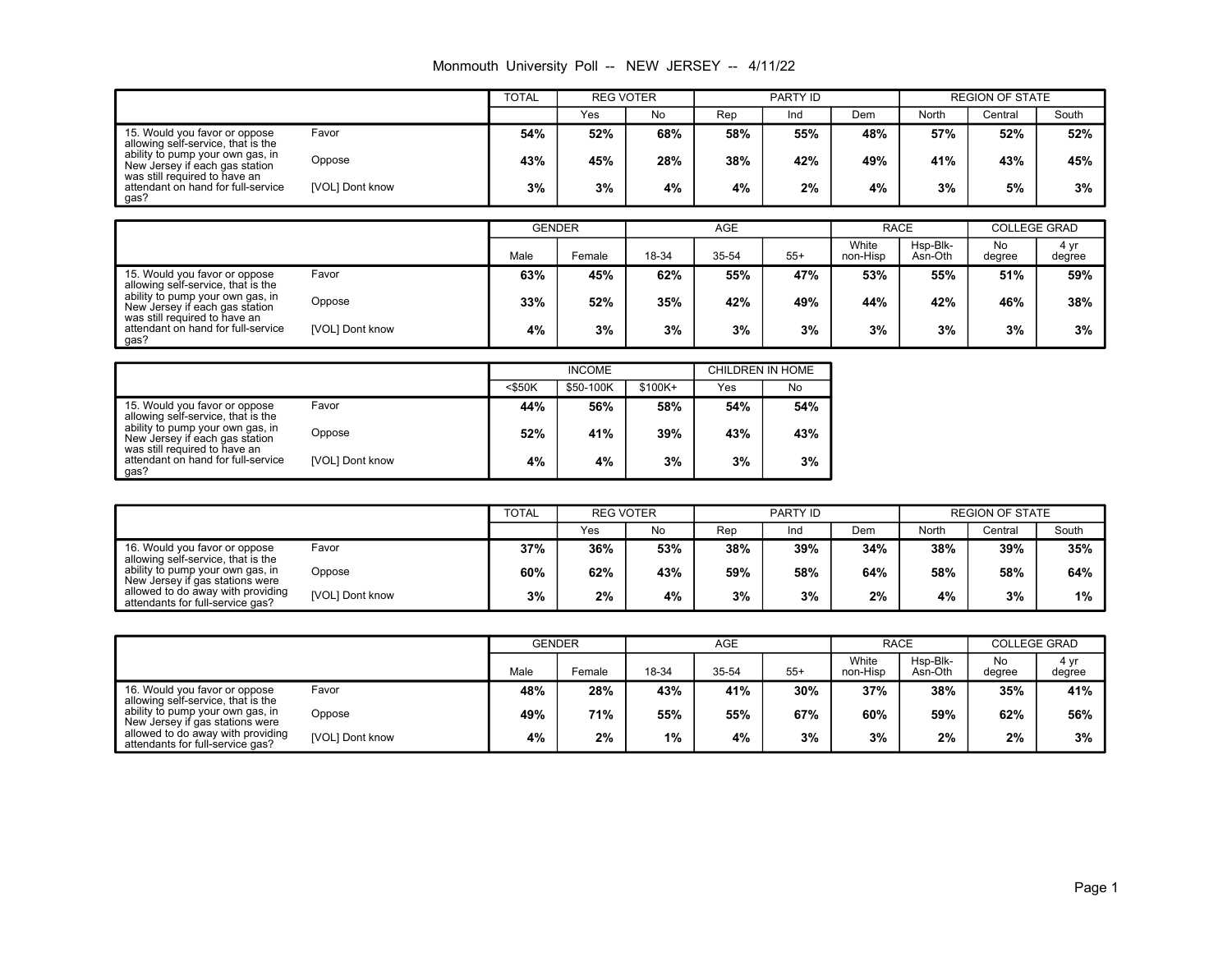Monmouth University Poll -- NEW JERSEY -- 4/11/22

|                                                                       |                 |           | <b>INCOME</b> |         | CHILDREN IN HOME |     |  |
|-----------------------------------------------------------------------|-----------------|-----------|---------------|---------|------------------|-----|--|
|                                                                       |                 | $<$ \$50K | \$50-100K     | \$100K+ | Yes              | No  |  |
| 16. Would you favor or oppose<br>allowing self-service, that is the   | Favor           | 33%       | 37%           | 42%     | 42%              | 35% |  |
| ability to pump your own gas, in<br>New Jersey if gas stations were   | Oppose          | 64%       | 62%           | 55%     | 55%              | 62% |  |
| allowed to do away with providing<br>attendants for full-service gas? | [VOL] Dont know | 2%        | $1\%$         | 3%      | 3%               | 2%  |  |

|                                                                                                                                                                                                          |                             | <b>TOTAL</b> |       | <b>REG VOTER</b> |     | PARTY ID |     |       | <b>REGION OF STATE</b> |       |  |
|----------------------------------------------------------------------------------------------------------------------------------------------------------------------------------------------------------|-----------------------------|--------------|-------|------------------|-----|----------|-----|-------|------------------------|-------|--|
|                                                                                                                                                                                                          |                             |              | Yes   | No               | Rep | Ind      | Dem | North | Central                | South |  |
| 17. If New Jersey allowed self-<br>service gas, do you think the price<br>of gas for those choosing to pump<br>their own would be cheaper than<br>current prices or stay about the<br>same as it is now? | Cheaper than current prices | 21%          | 19%   | 42%              | 26% | 18%      | 21% | 17%   | 21%                    | 27%   |  |
|                                                                                                                                                                                                          | About the same as it is now | 76%          | 78%   | 53%              | 71% | 79%      | 76% | 79%   | 77%                    | 69%   |  |
|                                                                                                                                                                                                          | (VOL) Go up                 | $1\%$        | $1\%$ | $1\%$            | 2%  | $1\%$    | 1%  | 1%    | $1\%$                  | 1%    |  |
|                                                                                                                                                                                                          | [VOL] Dont know             | 2%           | 2%    | 4%               | 1%  | 2%       | 2%  | 3%    | 1%                     | 3%    |  |

|                                                                                                                                                                                                          |                             |      | <b>GENDER</b> |       | AGE   |       |                   | <b>RACE</b>         |              | <b>COLLEGE GRAD</b> |
|----------------------------------------------------------------------------------------------------------------------------------------------------------------------------------------------------------|-----------------------------|------|---------------|-------|-------|-------|-------------------|---------------------|--------------|---------------------|
|                                                                                                                                                                                                          |                             | Male | Female        | 18-34 | 35-54 | $55+$ | White<br>non-Hisp | Hsp-Blk-<br>Asn-Oth | No<br>degree | 4 yr<br>degree      |
| 17. If New Jersey allowed self-<br>service gas, do you think the price<br>of gas for those choosing to pump<br>their own would be cheaper than<br>current prices or stay about the<br>same as it is now? | Cheaper than current prices | 21%  | 20%           | 24%   | 22%   | 17%   | 19%               | 23%                 | 22%          | 19%                 |
|                                                                                                                                                                                                          | About the same as it is now | 77%  | 75%           | 76%   | 72%   | 79%   | 77%               | 73%                 | 74%          | 78%                 |
|                                                                                                                                                                                                          | (VOL) Go up                 | 0%   | 2%            | 0%    | $1\%$ | 2%    | 2%                | 1%                  | 1%           | 1%                  |
|                                                                                                                                                                                                          | [VOL] Dont know             | 2%   | 3%            | 1%    | 5%    | 1%    | 2%                | 3%                  | 3%           | 2%                  |

|                                                                                                                                                                           |                 |           | <b>INCOME</b> |         | CHILDREN IN HOME |     |  |  |
|---------------------------------------------------------------------------------------------------------------------------------------------------------------------------|-----------------|-----------|---------------|---------|------------------|-----|--|--|
|                                                                                                                                                                           |                 | $<$ \$50K | \$50-100K     | \$100K+ | Yes              | No  |  |  |
| 17. If New Jersey allowed self-<br>Cheaper than current prices<br>service gas, do you think the price<br>About the same as it is now<br>of gas for those choosing to pump |                 | 30%       | 21%           | 16%     | 22%              | 20% |  |  |
|                                                                                                                                                                           |                 | 65%       | 78%           | 81%     | 75%              | 76% |  |  |
| their own would be cheaper than<br>current prices or stay about the                                                                                                       | (VOL) Go up     | 2%        | 0%            | 1%      | 1%               | 1%  |  |  |
| same as it is now?                                                                                                                                                        | [VOL] Dont know | 4%        | 1%            | 1%      | 3%               | 2%  |  |  |

|                                                                            |                           |       | <b>TOTAL</b><br><b>REG VOTER</b> |       |       | PARTY ID |     |       | <b>REGION OF STATE</b> |       |
|----------------------------------------------------------------------------|---------------------------|-------|----------------------------------|-------|-------|----------|-----|-------|------------------------|-------|
|                                                                            |                           |       | Yes                              | No    | Rep   | Ind      | Dem | North | Central                | South |
| 18. Lets say you pull up to a gas<br>station that has both self- and full- | Pump own gas              | 70%   | 69%                              | 80%   | 75%   | 71%      | 66% | 67%   | 73%                    | 73%   |
| service, and the full-service gas<br>costs 15 cents more a gallon. Are     | Pumped by attendant       | 26%   | 27%                              | 13%   | 24%   | 24%      | 29% | 27%   | 24%                    | 25%   |
| you more likely to pump your own<br>gas at the lower price or more         | (VOL) Neither, dont drive | $1\%$ | 1%                               | $0\%$ | $0\%$ | 0%       | 2%  | 1%    | $1\%$                  | $1\%$ |
| likely to have an attendant pump<br>your gas at the?                       | [VOL] Dont know           | 3%    | 3%                               | 7%    | $2\%$ | 4%       | 3%  | 5%    | 2%                     | 2%    |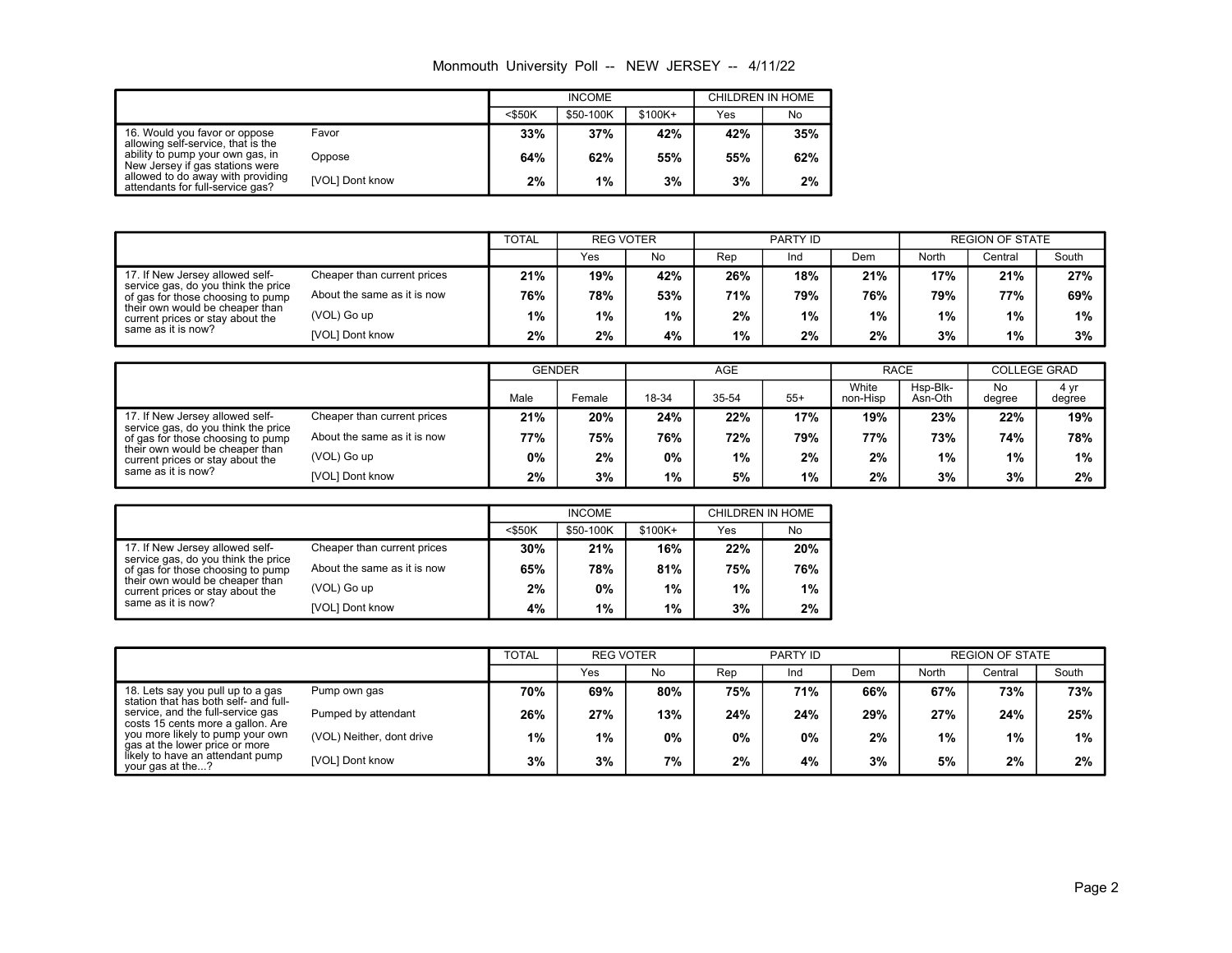| Monmouth University Poll -- NEW JERSEY -- 4/11/22 |  |  |  |  |
|---------------------------------------------------|--|--|--|--|
|---------------------------------------------------|--|--|--|--|

|                                                                            |                           |      | <b>AGE</b><br><b>GENDER</b> |       |       | <b>RACE</b> |                   | <b>COLLEGE GRAD</b> |              |                |
|----------------------------------------------------------------------------|---------------------------|------|-----------------------------|-------|-------|-------------|-------------------|---------------------|--------------|----------------|
|                                                                            |                           | Male | Female                      | 18-34 | 35-54 | $55+$       | White<br>non-Hisp | Hsp-Blk-<br>Asn-Oth | No<br>degree | 4 yr<br>degree |
| 18. Lets say you pull up to a gas<br>station that has both self- and full- | Pump own gas              | 78%  | 62%                         | 77%   | 71%   | 65%         | 71%               | 68%                 | 68%          | 74%            |
| service, and the full-service gas<br>costs 15 cents more a gallon. Are     | Pumped by attendant       | 16%  | 35%                         | 20%   | 24%   | $30\%$      | 27%               | 26%                 | 27%          | 22%            |
| you more likely to pump your own<br>gas at the lower price or more         | (VOL) Neither, dont drive | 2%   | $1\%$                       | 0%    | $1\%$ | 2%          | 0%                | 2%                  | 1%           | 1%             |
| likely to have an attendant pump<br>your gas at the?                       | [VOL] Dont know           | 4%   | 2%                          | 3%    | 3%    | 3%          | 2%                | 4%                  | 3%           | 2%             |

|                                                                            |                           |           | <b>INCOME</b> |         | CHILDREN IN HOME |     |  |
|----------------------------------------------------------------------------|---------------------------|-----------|---------------|---------|------------------|-----|--|
|                                                                            |                           | $<$ \$50K | \$50-100K     | \$100K+ | Yes              | No  |  |
| 18. Lets say you pull up to a gas<br>station that has both self- and full- | Pump own gas              | 62%       | 69%           | 76%     | 72%              | 69% |  |
| service, and the full-service gas<br>costs 15 cents more a gallon. Are     | Pumped by attendant       | 32%       | 26%           | 22%     | 24%              | 26% |  |
| you more likely to pump your own<br>gas at the lower price or more         | (VOL) Neither, dont drive | 4%        | 0%            | 0%      | 1%               | 1%  |  |
| likely to have an attendant pump<br>your gas at the?                       | [VOL] Dont know           | 2%        | 4%            | 2%      | 3%               | 3%  |  |

|                                                                                                                                                   |                 | <b>TOTAL</b><br><b>REG VOTER</b> |     | <b>PARTY ID</b> |     |     | <b>REGION OF STATE</b> |       |         |       |
|---------------------------------------------------------------------------------------------------------------------------------------------------|-----------------|----------------------------------|-----|-----------------|-----|-----|------------------------|-------|---------|-------|
|                                                                                                                                                   |                 |                                  | Yes | No              | Rep | Ind | Dem                    | North | Central | South |
| 19. New Jersey is the only state<br>that does not allow self-service<br>gas at any station. Do you see<br>this as a good thing or a bad<br>thing? | Good thing      | 55%                              | 57% | 33%             | 50% | 55% | 59%                    | 53%   | 55%     | 58%   |
|                                                                                                                                                   | Bad thing       | 34%                              | 32% | 49%             | 39% | 34% | $30\%$                 | 34%   | 35%     | 32%   |
|                                                                                                                                                   | (VOL) Neither   | 9%                               | 8%  | 14%             | 7%  | 9%  | 9%                     | 10%   | 8%      | 8%    |
|                                                                                                                                                   | [VOL] Dont know | 2%                               | 2%  | 3%              | 4%  | 2%  | $2\%$                  | 2%    | 2%      | 3%    |

|                                                                                                                                                   |                 | <b>GENDER</b> |        | AGE   |       |       | <b>RACE</b>       |                     | <b>COLLEGE GRAD</b> |                |
|---------------------------------------------------------------------------------------------------------------------------------------------------|-----------------|---------------|--------|-------|-------|-------|-------------------|---------------------|---------------------|----------------|
|                                                                                                                                                   |                 | Male          | Female | 18-34 | 35-54 | $55+$ | White<br>non-Hisp | Hsp-Blk-<br>Asn-Oth | No<br>degree        | 4 yr<br>degree |
| 19. New Jersey is the only state<br>that does not allow self-service<br>gas at any station. Do you see<br>this as a good thing or a bad<br>thing? | Good thing      | 46%           | 64%    | 50%   | 51%   | 62%   | 54%               | 57%                 | 58%                 | 50%            |
|                                                                                                                                                   | Bad thing       | 44%           | 24%    | 38%   | 36%   | 29%   | 36%               | 31%                 | 31%                 | 38%            |
|                                                                                                                                                   | (VOL) Neither   | 8%            | 10%    | 11%   | 11%   | 6%    | 9%                | 10%                 | 9%                  | 9%             |
|                                                                                                                                                   | [VOL] Dont know | 3%            | 2%     | 2%    | 2%    | 3%    | 2%                | 2%                  | 2%                  | 3%             |

|                                                                      |                 | <b>INCOME</b> |           |          | CHILDREN IN HOME |     |  |
|----------------------------------------------------------------------|-----------------|---------------|-----------|----------|------------------|-----|--|
|                                                                      |                 | $<$ \$50K     | \$50-100K | $$100K+$ | Yes              | No  |  |
| 19. New Jersey is the only state<br>that does not allow self-service | Good thing      | 53%           | 56%       | 55%      | 52%              | 56% |  |
| gas at any station. Do you see                                       | Bad thing       | 31%           | 34%       | 36%      | 35%              | 33% |  |
| this as a good thing or a bad<br>thing?                              | (VOL) Neither   | 12%           | 8%        | 7%       | 10%              | 9%  |  |
|                                                                      | [VOL] Dont know | 4%            | 1%        | 2%       | 3%               | 2%  |  |